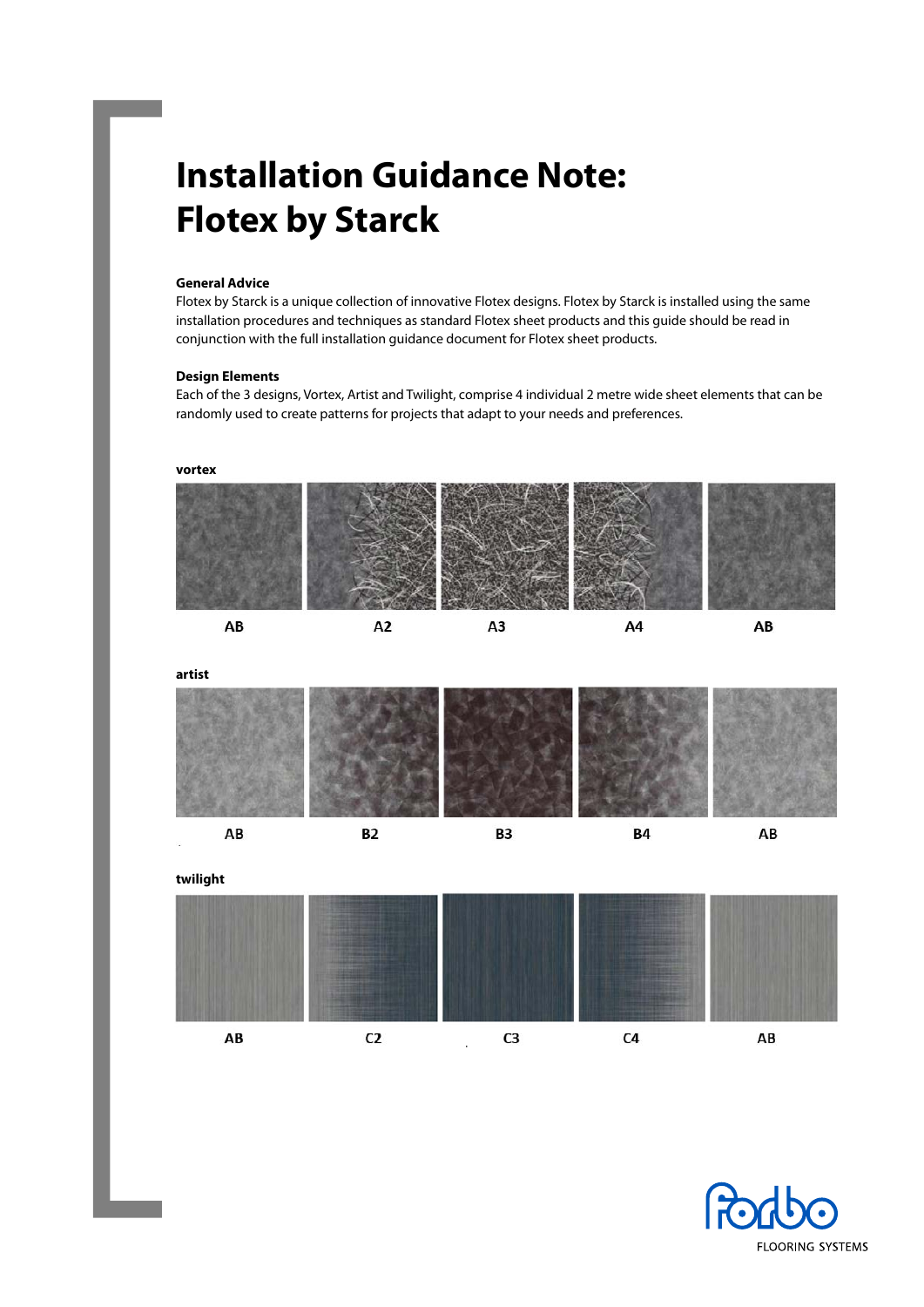#### **Combining Elements**

The flexibility of the designs makes the number of element combinations almost endless. Two of the same sheet elements can also be placed next to each other. Some options are illustrated below:

# **Using three sheet widths (6m) Using two sheet widths (4m)**





 $1+2+3$ 

 $1+2$ 



 $4 + 1 + 2$ 



# **Planning and Ordering material**

All Items are made to order. For installations where more than one element of a design is to be fitted in the same area, **all items** need to be ordered at the same time to ensure full colour matching across all elements of the design.

Vortex and Artist designs have a 2m pattern repeat (indicated on the product backing of each design) and pattern matching is recommended. One additional pattern repeat is required for each drop to ensure full installation compatibility.

Twilight elements C2 and C4 have a pattern repeat that can be ignored if the designer allows/prefers.

#### **Note:**

Sheet elements cannot be split to make borders

Flotex sheet must never be reverse laid. It is important to allow for this when ordering as each sheet element must be installed in the same direction.

#### **Identification of design Elements**

Each Element is identified on its packaging by the product reference and colour number. It is important to identify each element of the design and confirm the laying configuration required with the specifier/end user prior to installation.

#### **Direction of Laying**

The arrows on the back of the sheet indicate the pile direction. Lay the sheets edge to edge, following the direction of the arrows, which should point towards the main light source, **NEVER AWAY.**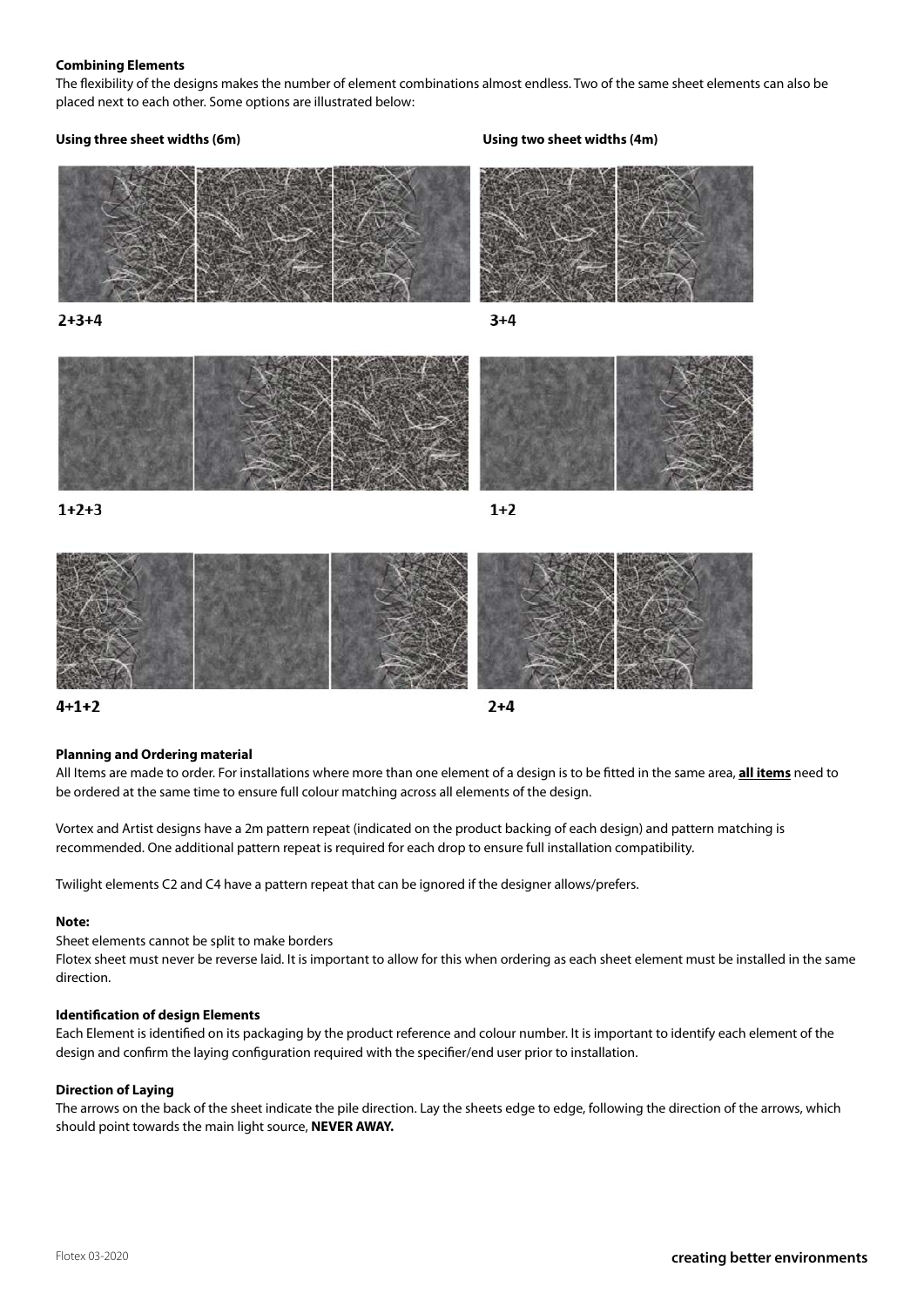#### **Installation Guidance Note: Flotex sheet**

#### **General Advice**

The appearance, performance and durability of the installed floorcovering will be determined to a large extent by the quality of the prepared subfloor and the conditions in which they are laid.

The installation of Flotex Sheet should be carried out in accordance with the national code of practices NZ and Australia for the installation of resilient floor coverings if applicable. Areas to receive flooring should be clean, free from other trades, fully enclosed and weather tight. Subfloors should be clean and free of contaminants, smooth, sound and permanently dry.

The open time of the adhesive will depend on site conditions and porosity of the base. It is best practice to conduct an adhesive bond test before starting the installation. Bond testing will assist in identifying both the working characteristics of the adhesive (waiting and working time) for the site conditions, and any potential bonding problems.

Always conduct **moisture and alkaline tests** on all substrates. All ground-based level floors should have an effective moisture barrier.

Areas to receive flooring shall be adequately lit to allow for proper inspection of the substrate, installation and for final inspection.

It is essential that the laying area is at a steady temperature of 18°C for 48 hours prior to, during, and for 48 hours after installation. The material and adhesive should be conditioned in the same environment for at least 48 hours prior to the installation. Where national codes of practice exist, they take precedence over these guidelines.

Ensure that all recommendations for substrate and jobsite conditions are met prior to beginning the installation. Beginning the installation is an implied acceptance of site conditions by the parties involved and liability for any failure directly related to inadequate site conditions becomes the responsibility of the installer and/or flooring contractor.

#### **Rolls should be stored standing up, storing the rolls laying down will result in pile crush.**

Prior to installation rolls should be checked to ensure that the correct colour, batch number and quantity have been received and that the material is in good condition. No claim will be accepted for incorrect colour, pattern or obvious damage if the material has been fitted.

Use material from the same batch/dye lot and install in roll number sequence. The use of different production batches will always result in visible shade differences. The batch number is clearly marked on the material packaging and must be checked before commencement of installation.

#### **Direction of laying**

Always pay particular attention to the direction and planning of the sheets to avoid cross seams that coincide with areas of heavy use or doorways.

Install sheets in the same direction for seaming. Install with arrows all pointing in the same direction, the arrows on the back of the sheet indicate the pile direction. Flotex sheet factory edges are trimmed ready to be bonded firmly together the edges do not need additional trimming.

As with all newly installed floor coverings Flotex sheet should be protected from heavy traffic, particularly high point load wheeled traffic, for 24 hours and must not be wet cleaned for 48 hours after installation.

#### **Underfloor heating**

Forbo flooring products may be installed over underfloor heated floors providing the maximum surface temperature of the substrate does not exceed 27°C under any condition of use. To enable a secure bond of the adhesive to the substrate, the underfloor heating system should be turned off, or set to the lowest temperature, for a minimum of 48 hours prior to installation of the Forbo flooring material. The temperature of the substrate must not exceed 18 °C during the installation of the flooring material. If necessary, an alternate heating source should be used to maintain the room temperature at a minimum of 18°C prior to, during, and for 72 hours after installation. The temperature of the underfloor heating system can be increased 72 hours following the installation. When raising the floor temperature, do so gradually so the substrate and flooring material can adapt to the temperature change together. A rapid temperature change could result in bonding problems.

#### **Adhesive Recommendations and application**

When installing Flotex Sheet a low emission EC1 adhesive is recommended, such as Forbo Eurocol 540 Eurosafe Special or Forbo Eurocol 640 Eurostar Special. If alternative products are to be used consult with the supplier for more information, guidance and warranty. Please note for a full system warranty Forbo adhesives must be used. Use a V1 trowel to apply the adhesive.

**Note:** Trowels will wear during use, check the trowel both before and during use to ensure that the proper, specified trowel notch is used and maintained.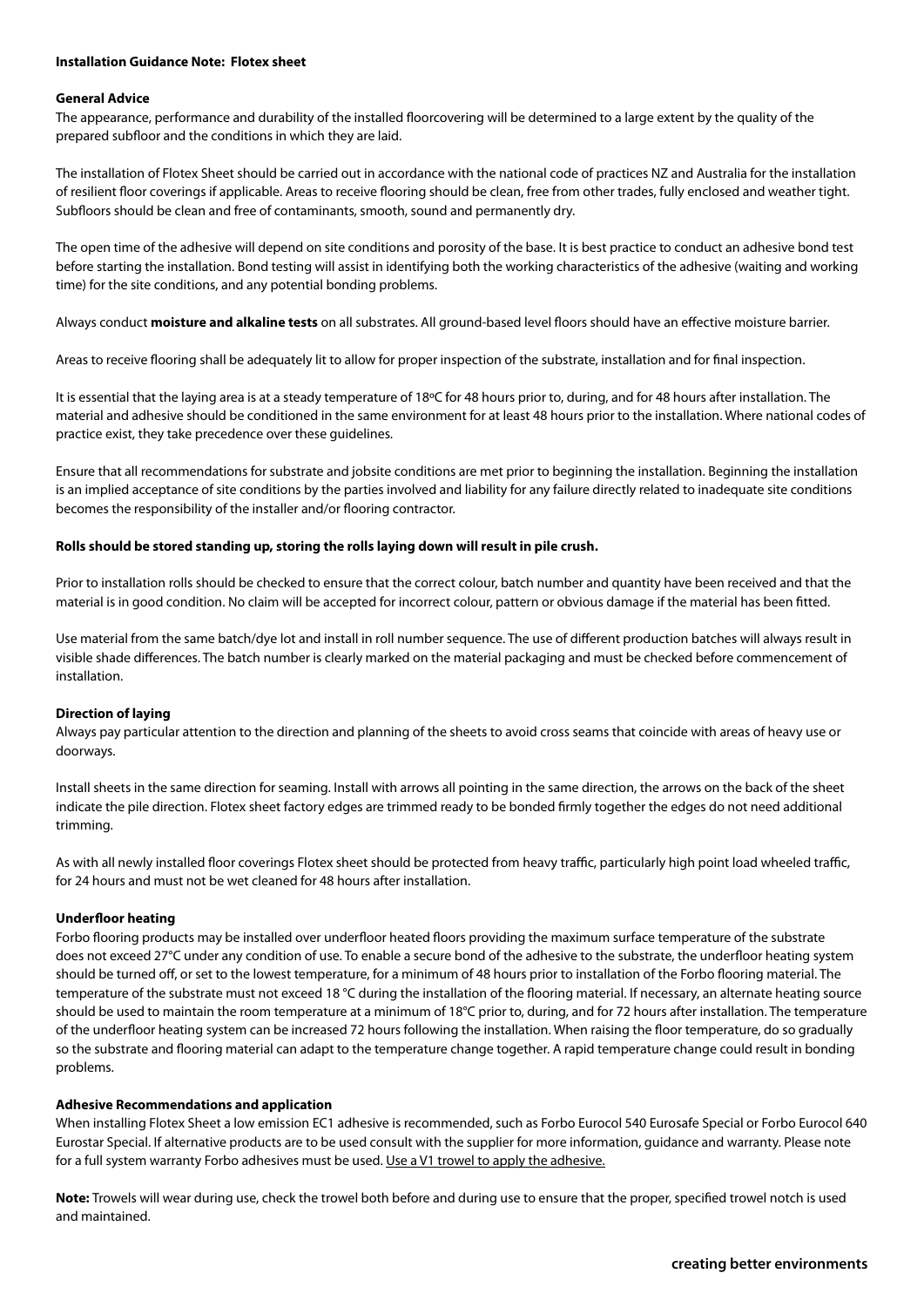**Note:** The adhesive must be spread evenly over the entire floor area with particular attention to edges – this will ensure that the sheet is fully bonded at the perimeters

Lay the sheet length/s into the adhesive after the required waiting time and within the open time applicable to the adhesive being used and roll afterwards with a 50-70 kg roller or pressed with a rubbing board or glider within the open time of the adhesive (or after the appropriate waiting time specified by the adhesive manufacture if applicable), rolling in all directions to ensure a firm bond. It is important to only spread sufficient adhesive that can be covered and rolled/pressed within the open time of the adhesive.

Always clean away excess adhesive with a damp cloth before it is allowed to dry. Do **NOT** use bleaching agents or strong solvents as they can be harmful to both people and to your floor.

# **Installation**

The following instructions are intended to draw the fitter's attention to current "Best Practice "and must be followed for the relevant product guarantees to be valid. Installation must be carried out in accordance with the requirements of this guidance along with local codes of practice where applicable.

# **Conditioning**

Prior to installation, the Flotex rolls must be allowed to acclimatise stored upright in the laying area at a steady temperature of 18 to 27°C for at least 24 hours. This is particularly important if the rolls have been stored or delivered in conditions of extreme temperature and/or humidity

# **Pile Direction**

To prevent potential problems of deviation of wheeled traffic travelling across the dense pile of Flotex; it is strongly recommended that Flotex sheet is laid with the pile running lengthways in the main direction of traffic.



**Note:** When installing Flotex® sheet in corridors, always run arrows lengthwise. Where corridors intersect, it is recommended that a decorative border be used as a separator to avoid pattern cross match at the intersection. The arrows on the back of the sheet indicate the pile direction. Lay the sheets edge to edge, following the direction of the arrows, which should point towards the main light source, NEVER AWAY.

Measure the area to be installed and determine the direction in which the material will be installed and seam placement. Seams must be a minimum of 15 cm away from any subfloor joints such **expansion joints**, saw cuts, etc. *Day joints are a UK terminology and not used in Aus.*

Cut the rolls to the required lengths, remembering to allow for the pattern repeat. Allow at least 5cm trim at ends.

Dry lay the pieces, butting the factory edges for seaming. Make sure that the seam edges come together with a net fit with no fullness or gaps and check the pattern match.

Trim off surplus. Roll the sheets back onto themselves to approximately half their length. Take care that the sheets do not shift during handling. Mark the position of the outside edge of the first sheet in pencil on the floor. Apply the adhesive to the line marking the edge of the first sheet. Feed the first sheet into the wet adhesive (after the appropriate waiting time specified by the adhesive manufacture if applicable) following the pencil mark on the floor.



Roll the sheet or press into the adhesive with a rubbing board or glider within the open time of the adhesive.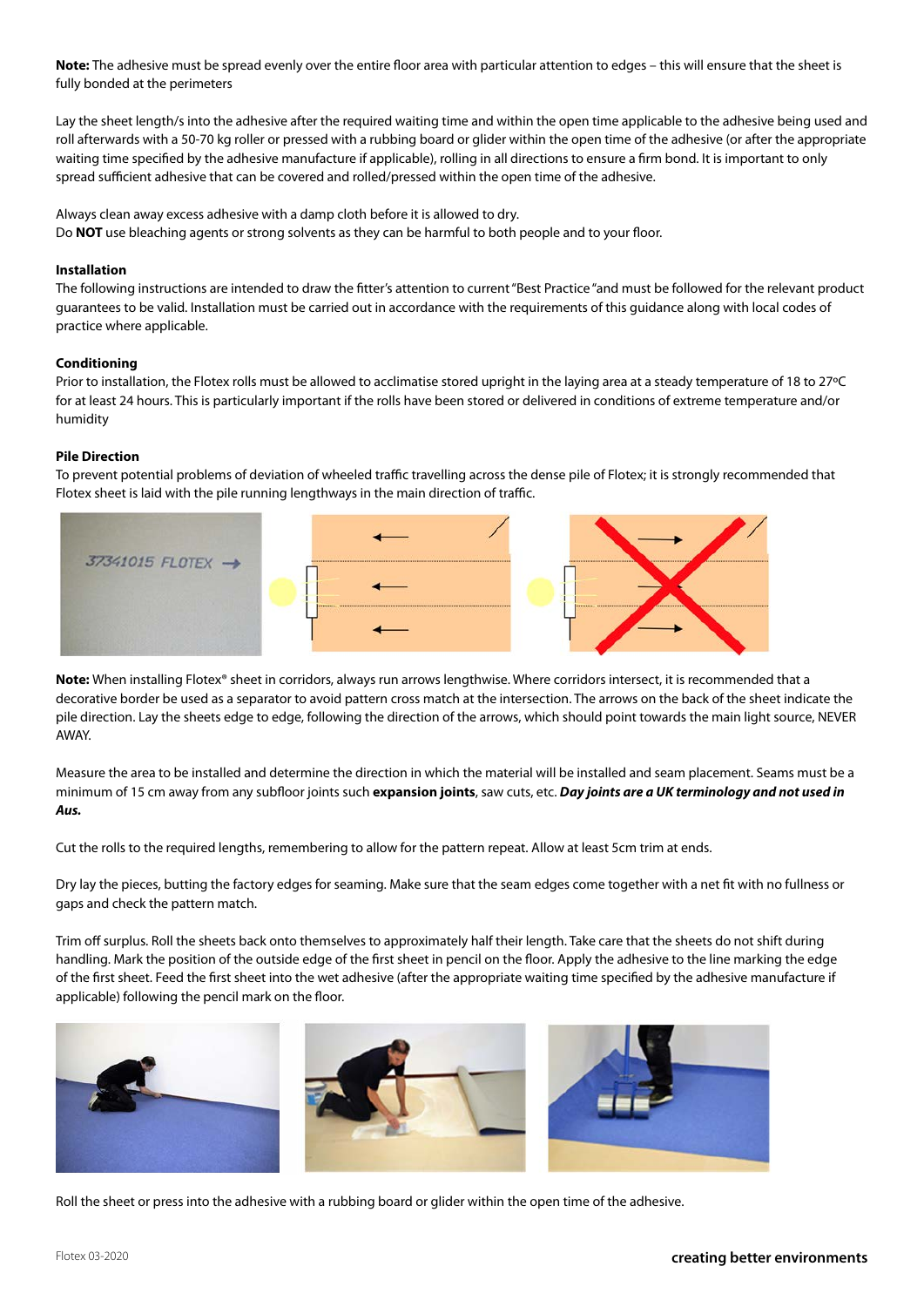Using a heavy roller 50 plus kg or rubbing board or glider, press the Flotex firmly into the adhesive from the centre, towards the edges, to eliminate air bubbles and ensure good adhesion to the sub-floor. Areas that cannot be rolled with the large roller e.g. abutments such as door frames or skirting boards should be rolled with a hand roller or pressed into the adhesive with a rubbing board. Trim off excess floor covering along the walls and skirting boards. If necessary, roll or press the flooring into the adhesive after trimming.



Remove fresh adhesive residue immediately with a clean white damp cloth.

Follow the above procedure to lay the opposite half of the first sheet and continue to lay the remaining sheets in the same way, edge to edge with close, joints. Finish off with a rubbing board or glider over the entire floor.

#### **Laying Flotex to a Staircase**

Flotex sheet is suitable for use on stairs, following these guidelines:

- Nosing should always be used.
- A separate piece of Flotex must be used for each tread and riser.
- Use contact adhesive only for the risers.
- On the tread, the pile should lay (arrows) towards the nose of the step.
- For the riser, the pile should lay (arrows) downwards towards the tread.

#### **Artline Borders**

# **Edging a room with Artline Borders**

This method may be followed when Flotex Artline is being used to border the edge of a room.

Before laying the Flotex sheet mark a line around the perimeter for the room where the border material will be fitted. Allow for a 1cm – 2cm trim of the width of the Artline border in case the walls are not perfectly straight.

Lay the Flotex sheet using the method described above allowing a 1 to 2cm overlap of the line marking the perimeter of the field. Spreading the adhesive to the same overlap of the line marking the perimeter of the field material.

Roll with a 50-70 kg roller or press with a rubbing board or glider within the open time of the adhesive.

Trim the perimeter of the field material with a straight edge and utility knife parallel to the wall to the previously marked line, remove the trimmed edge.

Spread the adhesive to the border of the room and lay the border into the adhesive after the appropriate waiting time advised by the adhesive supplier and roll with a 50-70 kg roller or rubbed with a rubbing board or glider within the open time of the adhesive.

Trim off excess floor covering along the walls and skirting boards. Roll or press the flooring into the adhesive after trimming paying particular attention to the seams where the filed material and border meet.

#### **Inlaying Borders**

Lay and adhere all the sheets in the room as above.

Measure out the locations for the Artline strips and mark with white chalk.

Place the cutting guide in position and cut out the required flooring, cutting from both sides. Remove the cut piece of floor covering (see below).